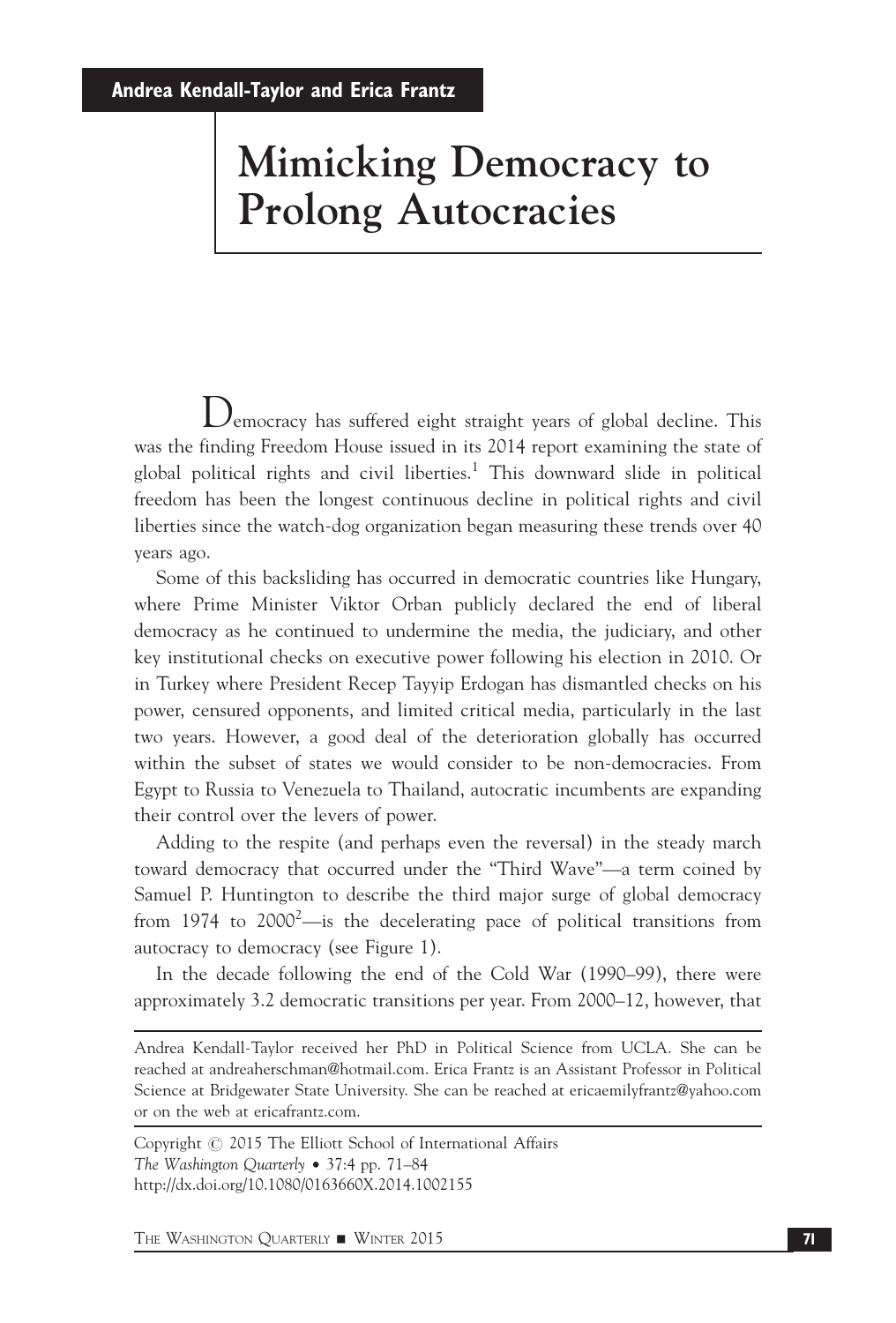

## Figure 1. Regime Transitions: 1946–2012

\* Includes the years 2000 to 2012.

Today's dictatorships are simply more durable than their predecessors.

number fell to just  $1.8$  per year.<sup>3</sup> While it is true that more autocracies were in power in the immediate post-Cold War period than there are today (57 were in power in 2012, compared to 73 in 1991), the dictatorships of today are simply more durable than their predecessors. From 1946 to 1989, the average duration of authoritarian regimes was twelve years. Since the end of the Cold War, this number has almost doubled to an

average of 20 years. Today, the typical dictatorship has been in power for 25 years.<sup>4</sup> As authoritarian regimes become more resilient, global democracy is likely to suffer.

What explains the resilience of today's dictatorships? Ironically, we contend that pseudo-democratic institutions are responsible, at least in part. Although the presence of these institutions in authoritarian settings is not a new phenomenon, an uptick in autocrats' adoption of institutions such as elections, parties, and legislatures has occurred in conjunction with the rising durability of authoritarianism. Moreover, since the end of the Cold War, authoritarian incumbents have learned to more effectively manipulate these institutions in ways that enhance their power-prolonging effect.

Previous work on "illiberal democracies," "hybrid regimes," and "competitive authoritarian regimes" has well documented the rise since the end of the Cold War in the number of countries that, according to Fareed Zakaria, "mix a substantial degree of democracy with a substantial degree of illiberalism."5 Our study builds on this body of work, but departs in an important respect. While it is true that democratic institutions like parties, elections, and legislatures are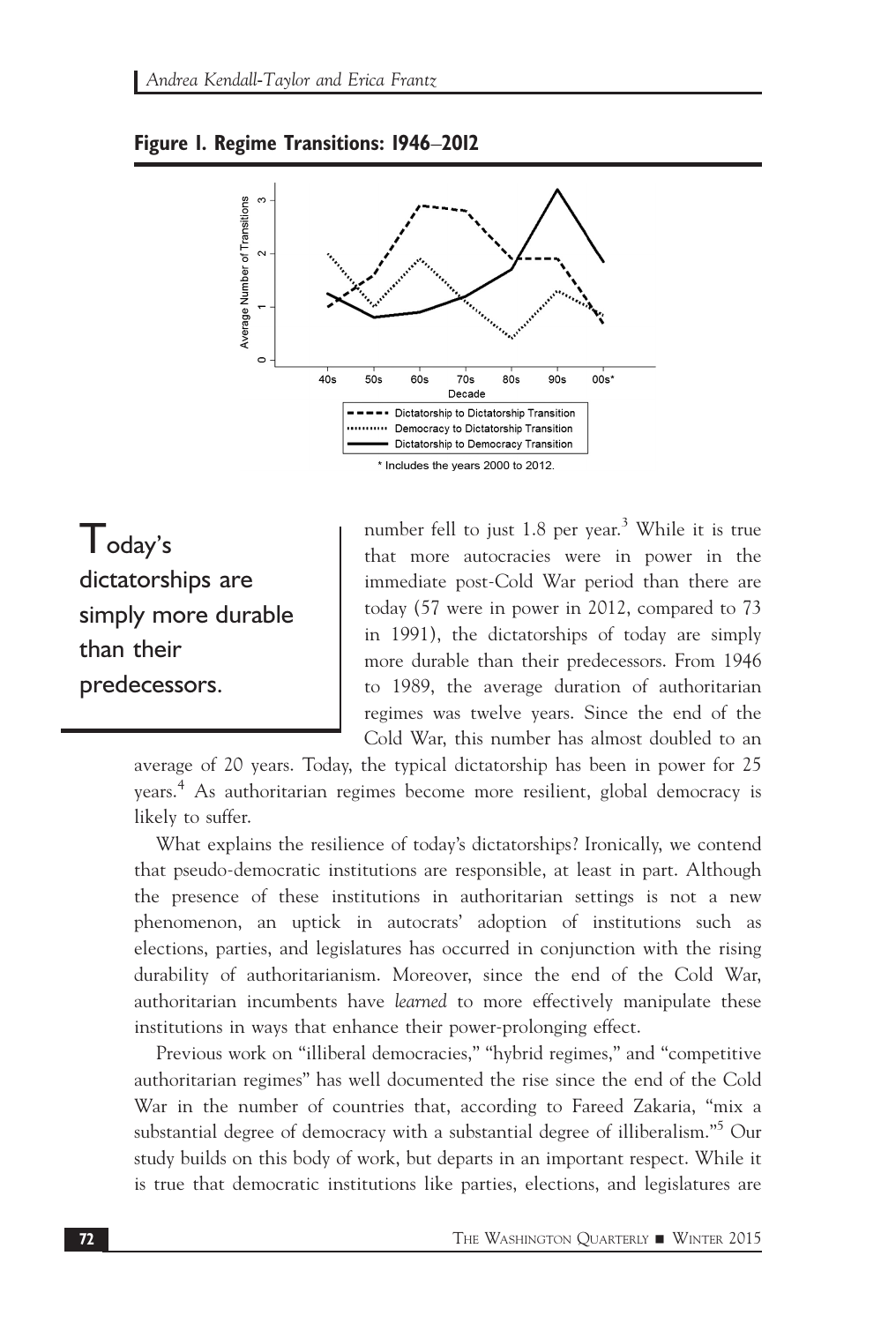defining features of these illiberal or hybrid regimes, they are not unique to this subset of autocracies, as this literature implies, and are actually ubiquitous across modern authoritarian systems. In other words, these institutions are not just features of those regimes that sit closest to democracy on the democracyautocracy spectrum. They are now almost universal, and the ways in which authoritarian incumbents use them are contributing to the increased durability of contemporary dictatorships.

The findings in this paper underscore the idea that the political dynamics in autocracies have shifted over the last generation. Articulating these shifting dynamics is important because, until recently, there has been a lack of attention paid to understanding how and why post-Cold War autocracies have been so persistent. Better understanding the strategies that modern autocrats rely on to maintain power is critical for effective democracy-promotion efforts. For this reason, we close by identifying several approaches that have the potential to mitigate the ways in which autocrats use pseudo-democratic institutions to prolong their tenures. Mitigating these tactics is likely to increase the potential for these institutions to serve the democratic functions for which they were created.

## Learning to Love Institutions

Today's autocracies are a new breed. In the past, dictatorships have relied heavily on overtly repressive methods of control. The regimes of the past, and particularly those prior to the spread of information technology such as social media, were more likely to ban political activities, censor opponents, and limit public manifestations of dissent to maintain power. Modern autocrats, in contrast, are more likely to manipulate pseudo-democratic institutions to serve their own self-interests.

Dictators who use pseudo-democratic institutions are not necessarily less repressive than their institution-free counterparts. Indeed, research has shown that these institutions do not lower overall repression levels, but instead enable autocrats to use repression in more targeted and less costly ways. Dictatorships with multiple parties and a legislature, for example, are more likely to use repression to target and punish specific opponents, but less likely to use it to indiscriminately restrict civil liberties.<sup>6</sup> By increasing incentives to participate in the regime, these institutions provide dictators with an additional form of surgically-targeted political control, enabling them to survive in office longer than their predecessors.<sup>1</sup>

Figure 2 illustrates the relationship between the pseudo-democratic institutions in autocracies and the durability of authoritarian regimes. As a greater proportion of autocrats have adopted parties, legislatures, and elections, authoritarian systems are surviving longer in office. The power-prolonging effect of pseudo-democratic institutions in autocracies is not a new phenomenon.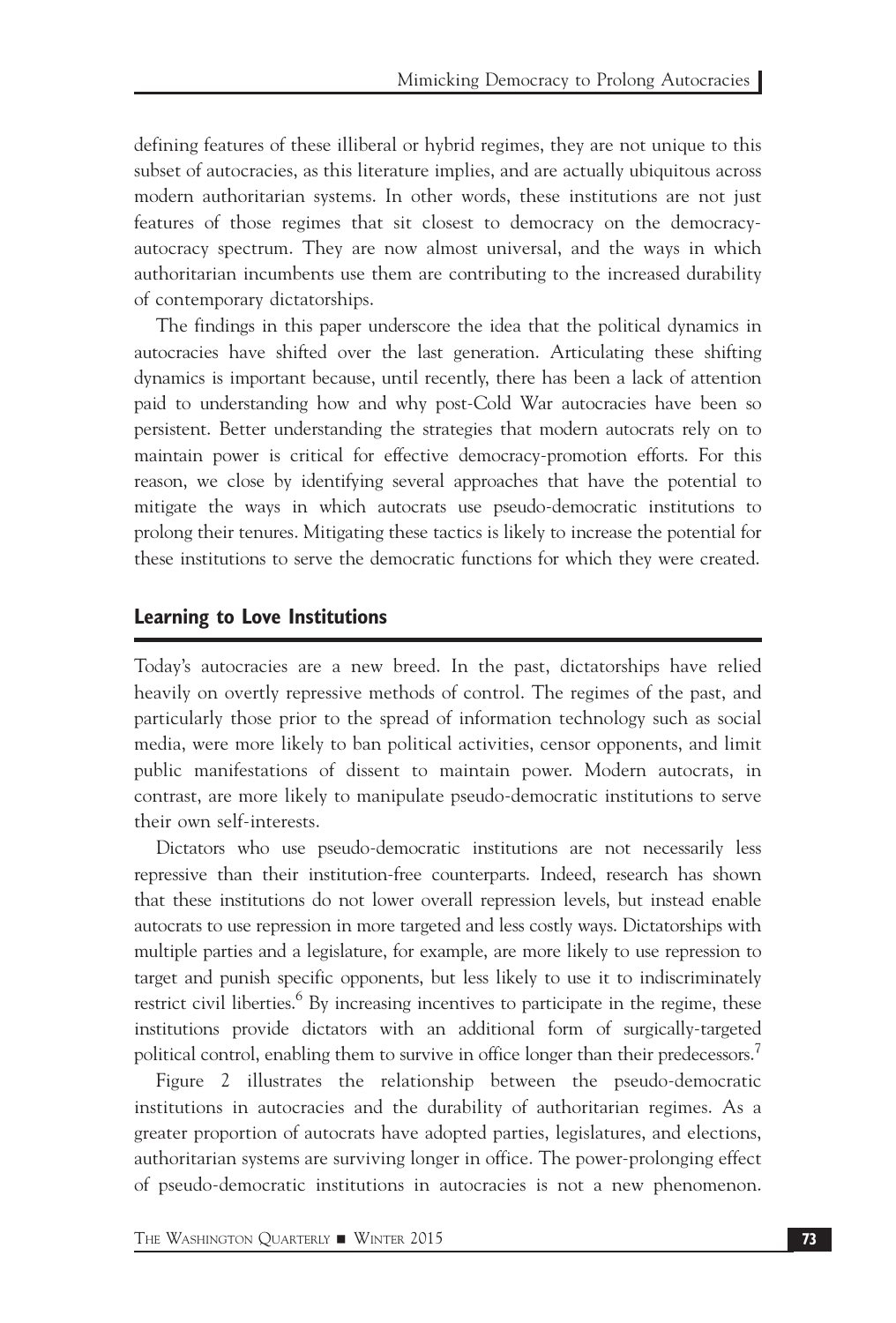



Post-World War II authoritarian regimes (from 1951 to 2008) that incorporated multiple political parties and a legislature and held an election at least every six years have lasted on average eleven years longer than those regimes that did not utilize these institutions.<sup>8</sup> What is new, however, is the rise in the prevalence of these institutions in the post-Cold War period and the ability of incumbents to more effectively leverage them in ways that boost survival.

Figure 3 illustrates more specific trends in the presence of pseudo-democratic institutions in autocracies. Although the vast majority of dictatorships have long incorporated at least one political party, the use of multiple political parties, legislatures, and regular elections dipped during much of the Cold War, but is now the norm. In 1970, for example, 72 percent of dictatorships allowed multiple political parties and a legislature, and 59 percent held an election at least once every six years. After the Cold War, there was a dramatic uptick in the adoption of pseudo-democratic institutions that persists to this day. As of 2008, 84 percent of autocracies allow multiple political parties and a legislature, and 83 percent hold an election at least once every six years. These figures underscore the fact that the vast majority of today's dictatorships—whether fully entrenched autocracies or those "hybrid" regimes mixing elements of both systems—utilize elections, multiple political parties, and legislatures in their institutional structures.

Not only are pseudo-democratic institutions more common in today's dictatorships, but regimes appear to be using them more effectively. We contend that today's savvy autocrats are likely to have learned important lessons about the advantages of institutionalization from several of their durable predecessors. In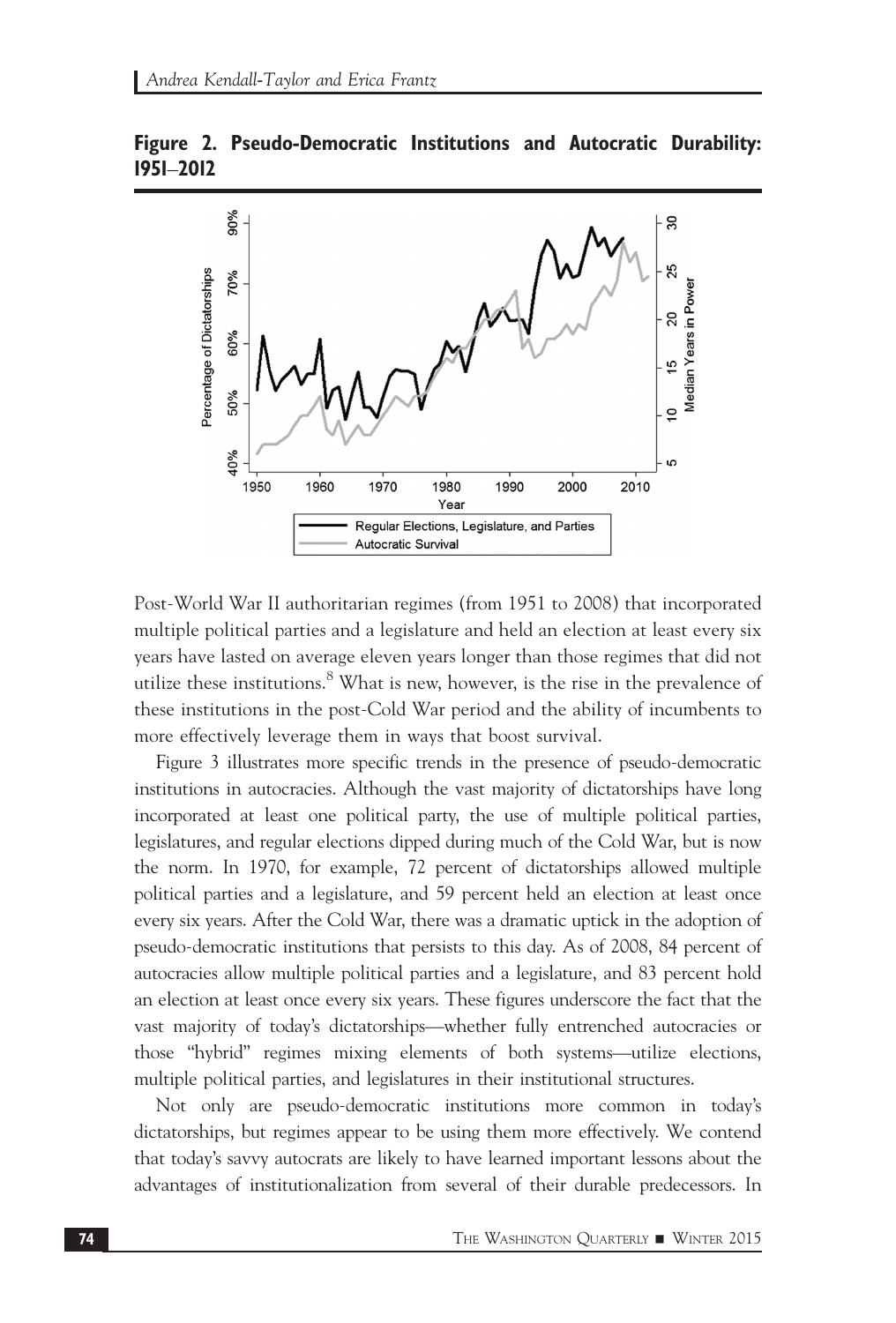



Mexico under the PRI (1915–2000), the regime featured regularly-held legislative elections and opposition parties that were not only allowed to compete in them but also to win on occasion. In Egypt, the Mubarak regime's nearly 60-year reign (1952– 2011) employed similar tactics. Modern autocrats, who may have initially adopted these institutions to appease international or domestic audiences, have learned from their institutionalized predecessors to more effectively manipulate parties, legislatures, and elections to bolster their rule.

The data support the idea that today's autocrats are now getting more "bang for their buck" out of pseudo-democratic institutions. In other words, the typical

"institutionalized" dictatorship of today is even longer lasting than its "institutionalized" predecessor. (For simplicity's sake, in the rest of this study we refer to dictatorships with multiple political parties and a legislature as "institutionalized dictatorships," regardless of how frequently they hold elections. This enables us to avoid making judgments about the frequency with which elections must be held for the regime to be considered to be mimicking democratic institutions.)<sup>9</sup>

l oday's autocrats are getting more "bang for their buck" out of pseudo-democratic institutions.

From 1951 to 1989, an autocracy with multiple parties and a legislature lasted about six years longer than one without them (eleven years versus five years, on average). Incorporating regular elections (at least once every six years) extended a regime's life by another year (to twelve). In the post-Cold War period,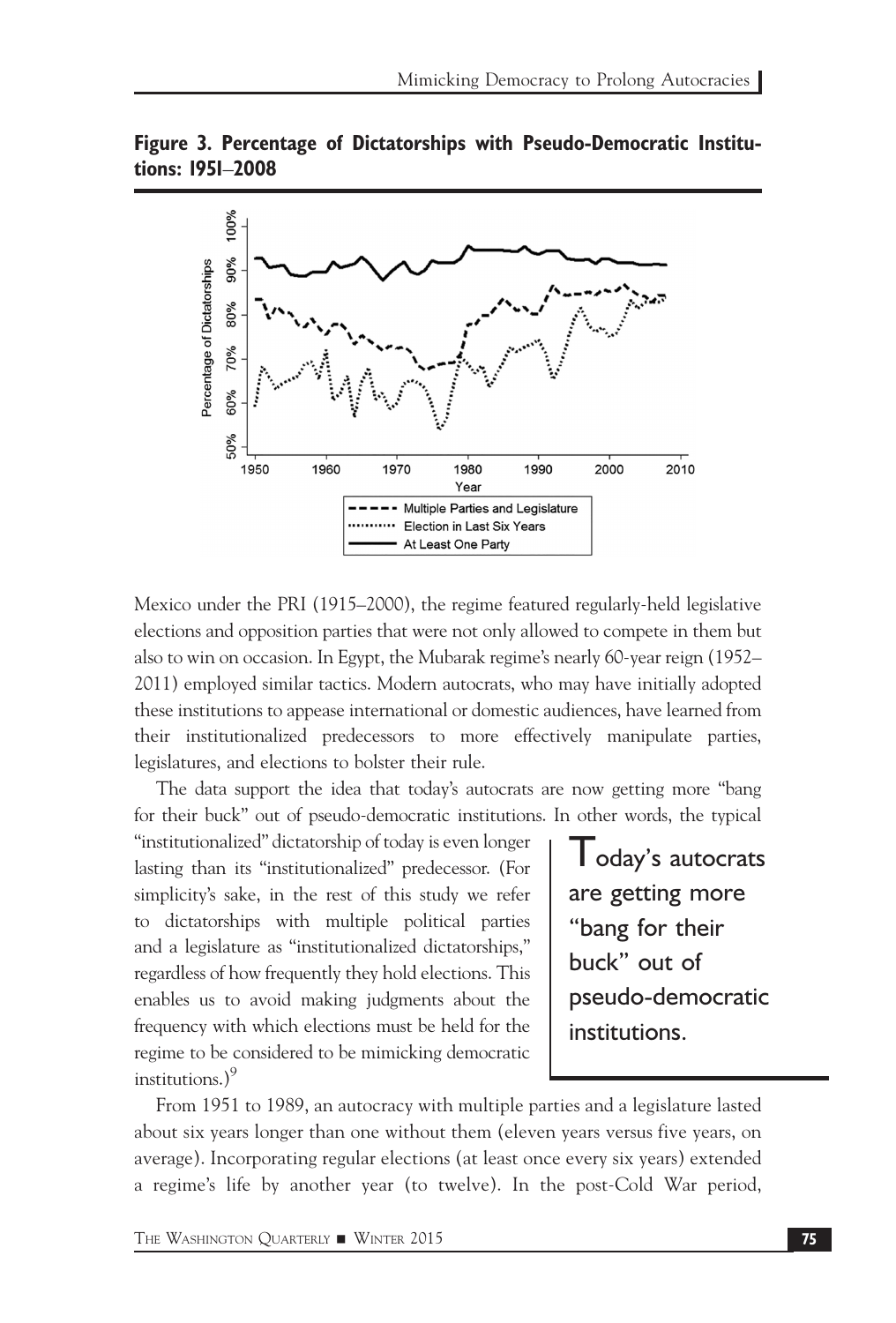however, dictatorships with multiple political parties and a legislature now last fourteen years longer than those without these institutions (nineteen years versus five, on average). Regularly holding elections in addition extends their tenures to 22 years.

Moreover, signs suggest that the prevalence and skillful use of institutions to bolster survival is only increasing. In the 1990s, the chance a dictatorship would collapse in any given year was 7 percent worldwide. Since 2000, autocrats have reduced the odds of failure in any given year to just 4 percent.

## Prolonging Their Power

That autocracies use pseudo-democratic institutions despite the risks they create underscores the notion that these institutions must confer benefits to these regimes. After all, elections, political parties, and legislatures do create risk for autocrats. Although infrequently destabilizing, elections can create a focal point for mobilizing opposition, and political parties and legislatures can enable opponents to establish bases of support and provide a forum in which this opposition can coordinate. The KANU in Kenya, for example, dominated Kenyan politics since 1962, but stepped down from power in 2002 after losing in that year's electoral contest. The same is true of the MMD in Zambia. The incumbent party ruled from 1996 to 2011, when it stepped down after losing elections. Given that elections, multiple political parties, and legislatures can be risky for autocrats, why do so many dictators allow them to function?

The most apparent reason is that these institutions bestow onto their leaders a facade of democracy that enables them to maintain international and domestic legitimacy needed in today's day and age. Authoritarian incumbents have likely

Western aid has created incentives for leaders to embrace the facade of democracy.

viewed the adoption of elections and the legalization of multiple parties as a means of acquiring international legitimacy and, in turn, attracting international aid and investment to keep their regimes afloat. In the post-Cold War period, the West has tended to withhold aid from countries experiencing coups and reward those countries advocating political liberalization, creating incentives for leaders to embrace the façade of

democracy. Moreover, the increasing acceptance of the liberal democratic model among citizens around the globe following the fall of communism has likely led many of these regimes to assess adopting these institutions as paramount to maintaining legitimacy among their domestic populations as well.

The end of the Cold War also prompted the decline of military regimes, which predominately exclude civilian actors—including in the form of parties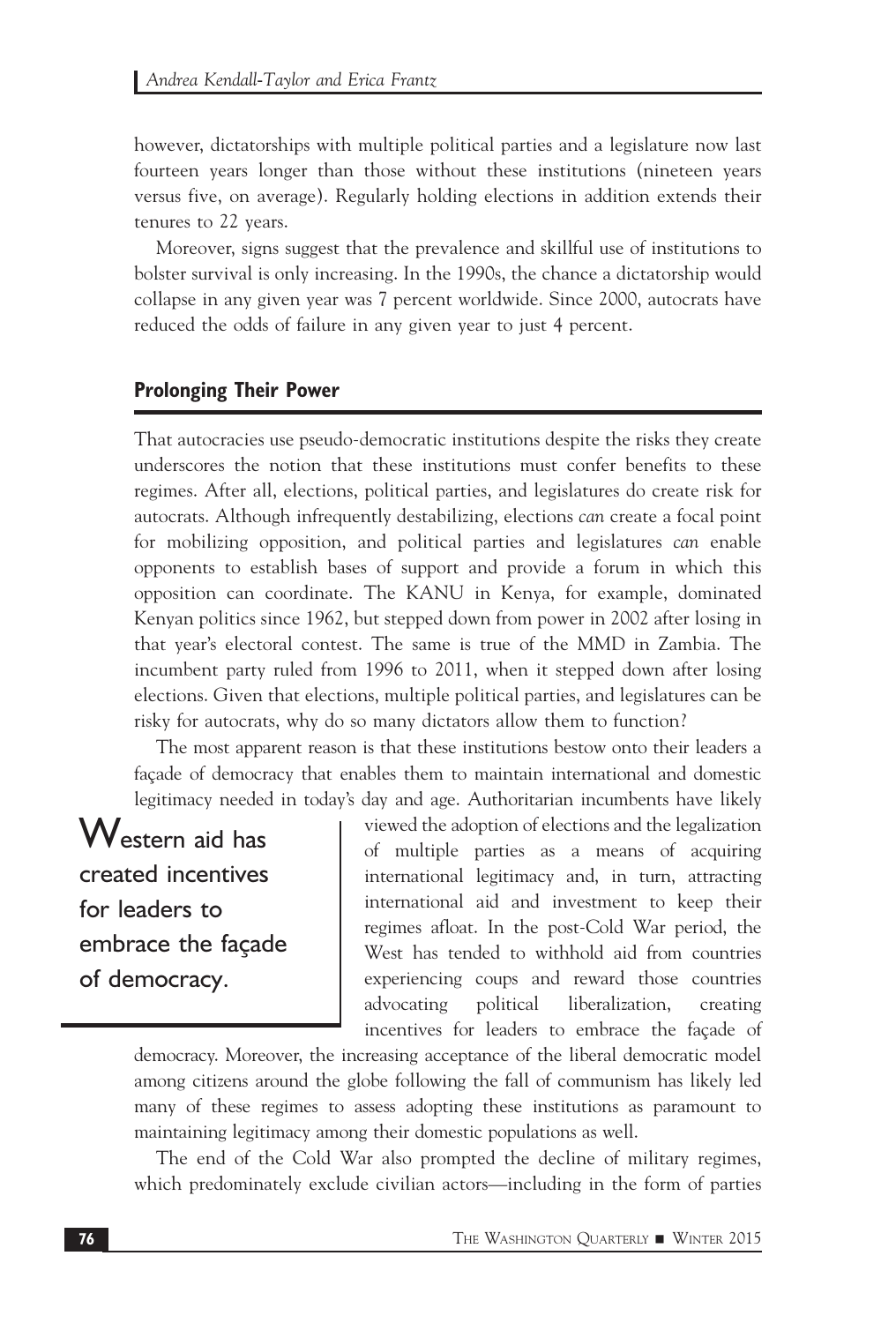and legislatures—from government. During the Cold War, military governments made up 15 percent of all dictatorships. As of 2010 (the most recent year for which regime type data are available), only 3 percent of dictatorships are led by militaries. An additional reason, therefore, why we see more dictatorships in power with parties, elections, and legislatures today is that we see more dictatorships in power ruled by civilians.

But this answer is incomplete. After all, even during the Cold War many dictatorships utilized parties, legislatures, and elections, suggesting that authoritarian incumbents found these institutions to be useful methods of control even in the absence of pressures to incorporate them. Interpreting the persistence of pseudo-democratic institutions as the result of international pressure to maintain them obscures our understanding of the political dynamics at play in autocracies.

Savvy dictators are aware that institutional manipulation offers greater advantages and fewer liabilities than overreliance on traditional tactics like overt repression, which push compliance with the regime through brute force but risk creating popular discontent and/or focal points for mobilization that can easily be broadcasted to catalyze destabilizing civil unrest.<sup>10</sup> The exclusive use of repression also requires dictatorships to allocate sufficient power to the security services, which may actually pose the greatest threat to their rule.<sup>11</sup> The very individuals hired to protect dictators may turn against them when armed with the means to do so. While repressive strategies can raise the costs associated with challenging a leader, they cannot reduce the latent desire to do so.

Incorporating seemingly democratic institutions mitigates some of these risks by providing a leader with alternative methods of control that increase incentives to participate within the regime in ways which boost autocratic survival.<sup>12</sup> Parties, for example, not only mobilize support for the regime, but they also allow the dictator to credibly commit to sharing power and the perks of the office with those who belong to the party rather than in subversive coalitions.<sup>13</sup> A single party is an effective tool for cooptation, but multiple parties are even more so. Letting more than one party participate in politics gives potential opponents options, allowing them to choose the degree to which they wish to associate with the dictatorship.<sup>14</sup>

Legislatures are also useful cooptation tools. Like parties, legislatures bring opponents into the regime so that they have an interest in its survival.<sup>15</sup> Dictators use legislatures as an arena through which to offer opponents policy concessions and negotiate the terms of these bargains. Through legislatures, dictators can promise elites the perks of office in exchange for their loyalty. In turn, elites can use legislatures as a way to monitor the dictator and ensure that they are living up to their agreements.<sup>16</sup>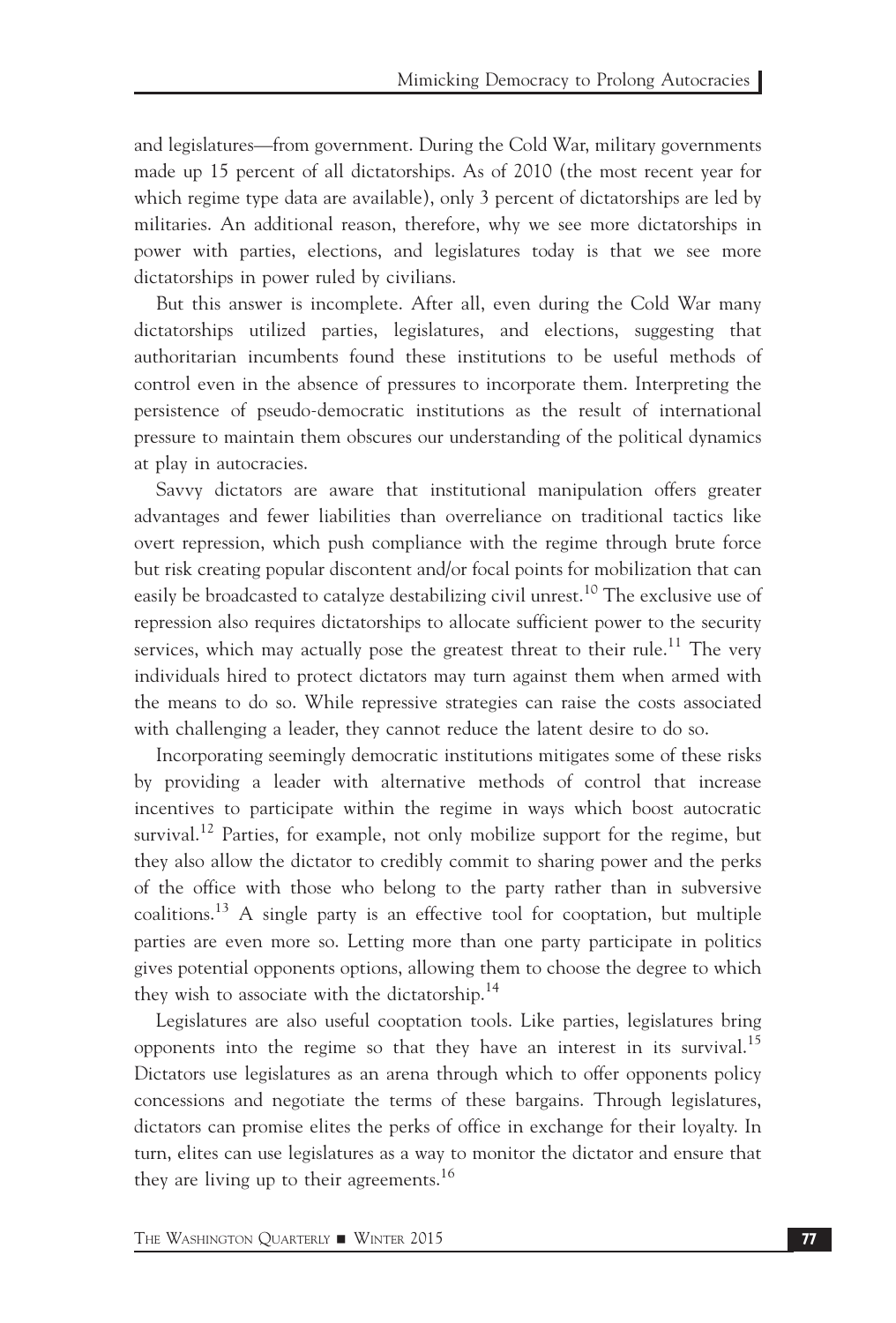Finally, elections enable leaders to manage their elite and demonstrate their dominance within the political system. Dictators use elections to secure elite loyalty and navigate potentially destabilizing divisions within this group. Insights from the electoral process enable dictators to reward those members of the elite who most successfully turned out the vote through perks such as government jobs or redistributing public expenditures.17 They also enable regimes to deter rivals by signaling their dominance within the system through large victory margins, high voter turnout, and other methods of mobilizing state resources on their behalf, while also helping regimes identify their bases of support.<sup>18</sup> Finally, elections enable regimes to fragment the opposition by buying the support of some while disqualifying others, complicating the opposition's ability to mount a cohesive challenge.

In each of these ways, parties, legislatures, and elections are enhancing the durability of autocracies.

# A Double-Edged Sword

Dynamics surrounding the use of pseudo-democratic institutions in autocracies create conflicting expectations about the future trajectory of democracy worldwide. On one hand, not only are pseudo-democratic institutions contributing to the durability of authoritarian regimes, but an increasing proportion of autocracies are coming to power already institutionalized. In Venezuela in 2005 or Bangladesh in 2014, transitions to autocracy placed leaders equipped with political parties, legislatures, and experience running

Dictatorships are more frequently entering power with multiple parties and a legislature already in place.

elections at the helm. The rise of institutionalized authoritarian leaders suggests that future autocracies are likely to be particularly longlasting.

During the Cold War, only 62 percent of dictatorships entered power with multiple parties and a legislature in place, a number that has jumped to 85 percent since 1990. This is, in part, because a greater proportion of dictatorships are seizing power by abusing pre-existing democratic processes than in the past. Rather than taking

control via coup—which has historically been the most frequent way that dictatorships have emerged—autocrats are now more likely than ever to seize power by altering existing democratic structures in ways that favor them.<sup>19</sup> More specifically in the post-Cold War period, a growing proportion of autocrats are coming to power through free and fair elections, and then once in office changing the rules of the game to entrench their power. In Ukraine, for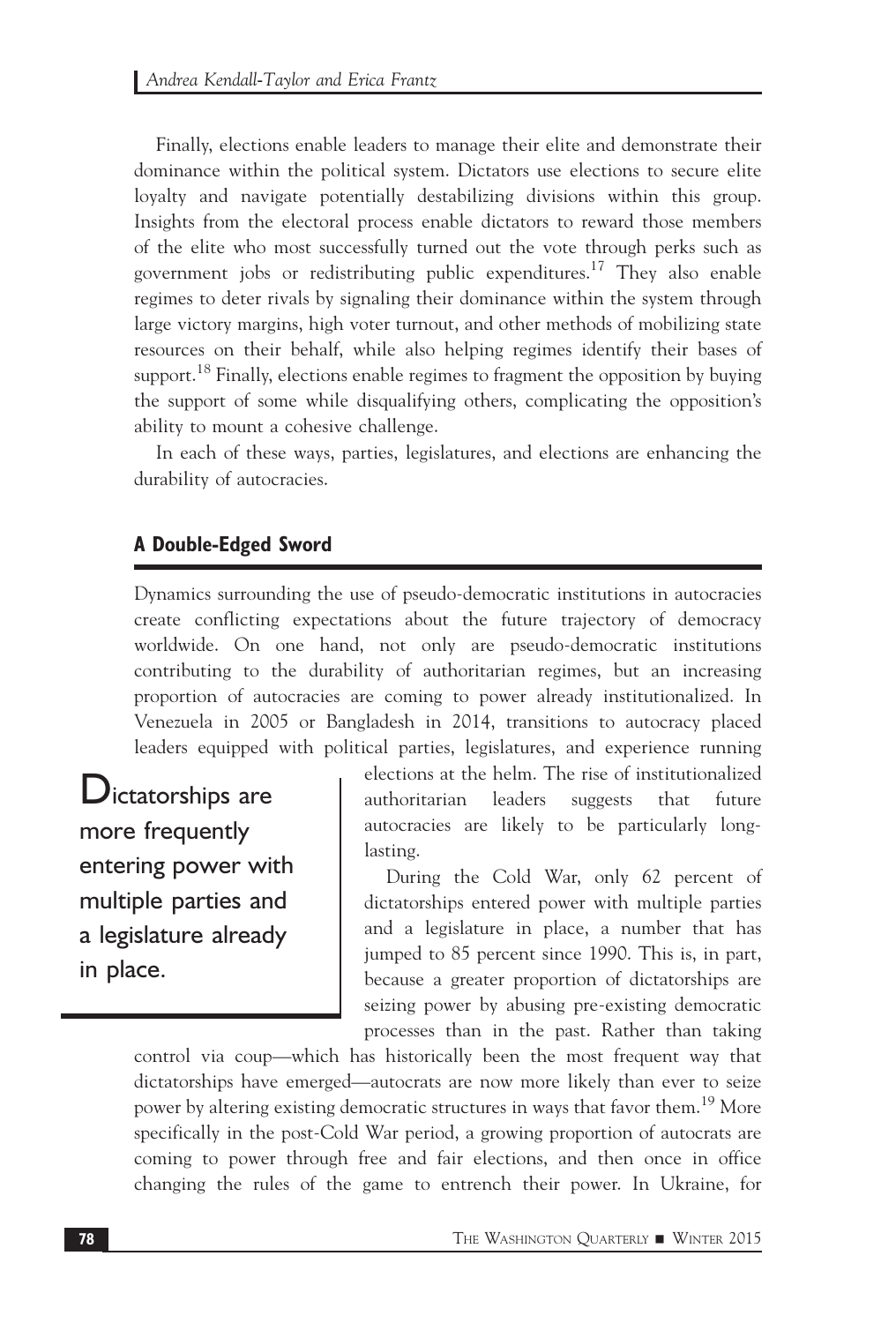example, Viktor Yanukovych came to power in 2010 in relatively free and fair elections, but eroded political and civil liberties in the country and ultimately won parliamentary elections in 2012 that many observers deemed to have been rampant with fraud. More specifically, the data indicate that 16 percent of Cold War dictatorships came to power via competitive elections. By the 1990s, this proportion increased to 19 percent, and since 2000 a quarter of all autocrats have come to office via competitive elections. The rise of alreadyinstitutionalized autocracies is likely to sustain the durability of today's autocracies.

On the other hand, as observers might anticipate, those countries which utilize institutions that mimic democracy are more likely to democratize upon their collapse than those regimes where these institutions are absent. Since the end of the Cold War, 70 percent of institutionalized dictatorships democratized upon their collapse (38 out of 54), compared to 61 percent of those that lacked these institutions (11 out of 18). The correlation between higher democratization rates and institutionalization may exist because regimes keen on initiating democratization are likely to integrate pseudo-democratic institutions as part of that process. For example, Ghana's Jerry Rawlings (1981–2000) legalized political parties and allowed them to compete in national elections in 1992, an action that ultimately paved the way for democratization there in 2000. While cases like Ghana in which leaders adopt institutions as part of their move toward democracy do emerge from time to time, leaders more frequently adopt these institutions as a result of rising pressure or as a strategy for maintaining power.

In Iran, for example, the regime has held regular presidential and legislative elections for the most part since its inception in 1979, with multiple candidates from an assortment of political factions competing in them. The process is far from democratic: the regime has a variety of tools at its disposal to ensure that unfavorable candidates are not victorious, including a strict candidate vetting system, control over the media, and (if needed) fraud. The institutionalization of the Iranian system, in turn, has been touted as one of the reasons for the regime's durability.<sup>20</sup>

Many institutionalized dictatorships democratize upon collapse, but few would argue that democratization was the original intention of establishing these institutions. Moreover, for leaders that inherit these institutions from their predecessors, it is unlikely that democratic development is the reason they allow them to persist. After all, leaders such as Uzbekistan's Islam Karimov and Russia's Vladimir Putin oversee well-institutionalized regimes. Instead, democratization often appears to be an unintended, rather than deliberate, outcome of their use. Regime actors incorporate these institutions to extend their time in office, which frequently has the inadvertent long-term effect of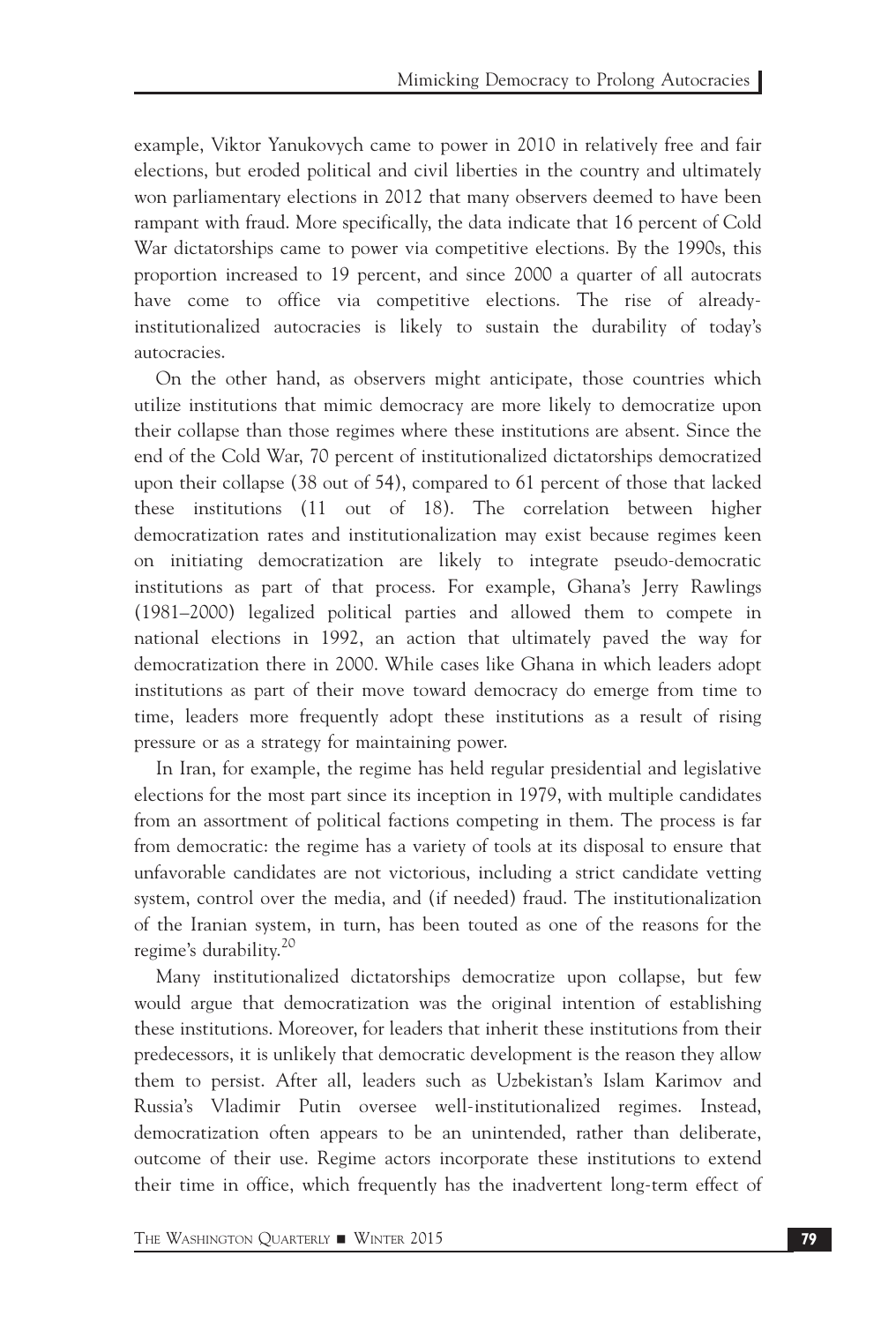creating environments amenable to democratization. Though an in-depth discussion of the reasons why these institutions are associated with higher democratization rates falls outside the scope of this study, it is possible that this occurs because they pave the way for the participation (as opposed to punishment) of regime actors in the political system that follows.<sup>21</sup>

What does this mean for the future of global democracy? Although democracy is more likely than not to follow the collapse of an institutionalized autocracy, we have shown that a dictator's use of institutions works to extend the life of the regime. As autocracies last longer, the number of authoritarian regimes in place at any point in time is likely to increase, as some countries inevitably backslide from democracy to autocracy. Although the number of autocracies globally has not risen substantially in recent years and more people than ever before live in countries that hold hold free and fair elections, the tide may be turning. In 2012, for example, there were three instances of backsliding but only one democratization.

Any accumulation of authoritarian regimes, even if initially limited in number, would have the potential to set in motion a wave of de-democratization globally. Because regime type tends to diffuse across borders, particularly among neighboring states, the accumulation of autocracies could create "autocratizing" momentum that would be difficult to reverse. The challenge, therefore, becomes identifying tactics with the potential to counter the power-prolonging dynamics created by pseudo-democratic institutions.

## Democracy Promotion in an Age of Institutionalization

We emphasize in this study that dictatorships increasingly feature pseudodemocratic institutions, and, simultaneously, that they have become more proficient in using these institutions to extend their hold on power. The dynamics we highlight above have several implications for democracy promotion efforts.

#### The Best Offense Is a Good Defense

As we noted earlier, the proportion of dictatorships coming to power through institutionalized means has increased in recent years, raising the possibility that such newly formed autocracies may be particularly resilient. This suggests that strategies aimed at enhancing democratic consolidation in new or fragile democracies to avert the creation of already-institutionalized—and therefore durable—authoritarian systems may be a particularly important approach. Employing tactics in new or fragile democracies that promote democratic consolidation—such as developing political parties that represent meaningful segments of society, strengthening civil society and other alternative centers of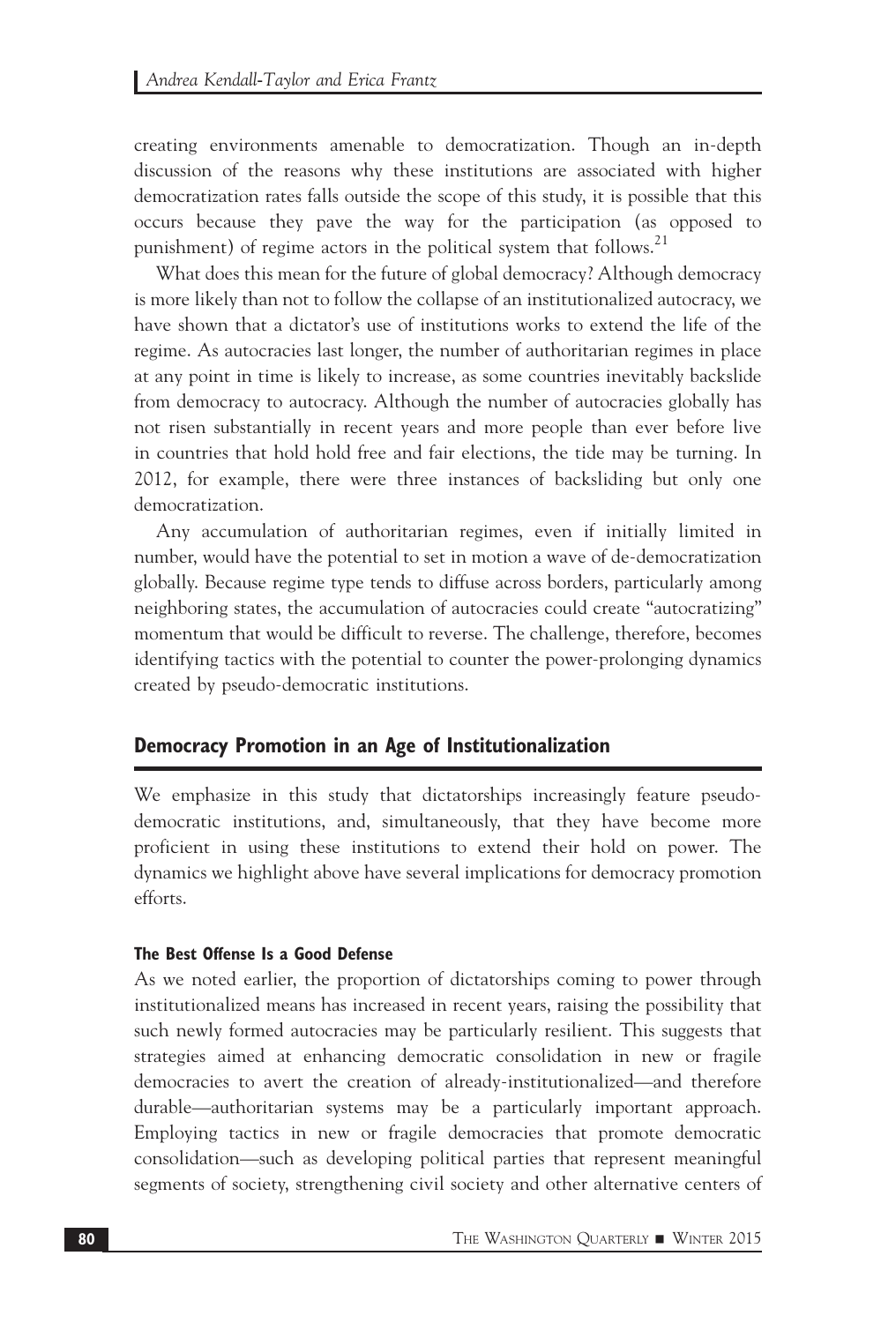power outside of the executive—and reinforcing inclusive and participatory institutions could help prevent democratic backsliding and the formation of this resilient brand of autocracy.

In those cases in which backsliding has already begun, international pressure has the potential to be particularly effective. Unlike dictatorships that seize power through coup, regimes that gain control by altering democratic processes often still seek to portray themselves as "democrats," making them likely to be more vulnerable to international and domestic criticism that highlights the inconsistency between their behaviors and democratic norms. Moreover, in these settings, civil society or opposition actors have probably not yet been fully disbanded. International attention may embolden these actors, which could enable them to take advantage of the remaining political space to mobilize and impede the entrenchment of autocracy.

#### Strategically Allocate Resources

Young autocracies are more likely than longlived regimes to democratize. Institutionalized dictatorships that fall from power during their first decade democratize at a rate of 77 percent. (Even among dictatorships that lack pseudo-democratic institutions, the chance of democratization is significantly higher during the first decade in power (69 percent) than after it (33 percent).)

Y oung autocracies are more likely than long-lived regimes to democratize.

After two decades in office, the chances of democratization fall to 60 percent. The data we presented above suggests this trend could be the result of a regime's more effective use of institutions. As regimes mature, they become more adept at utilizing institutions to undermine alternative centers of power and entrench the elite. This implies that an autocracy like Venezuela, in power since 2005, is likely to be a better bet for democratization than one like Zimbabwe, in power since 1980.

## Counteract Incumbent Tactics

Finally, identifying tactics to mitigate the specific ways in which incumbents are using pseudo-democratic institutions can mitigate their power-prolonging effect and reduce the prospects that autocracies will accumulate and trigger a global wave of de-democratization. For example, as highlighted above, authoritarian incumbents are using elections to signal their dominance by spending and mobilizing state resources in the run-up to elections. Encouraging the opposition to participate in sub-national levels of government can enable these individuals to establish bases of support, access to resources, and relationships with current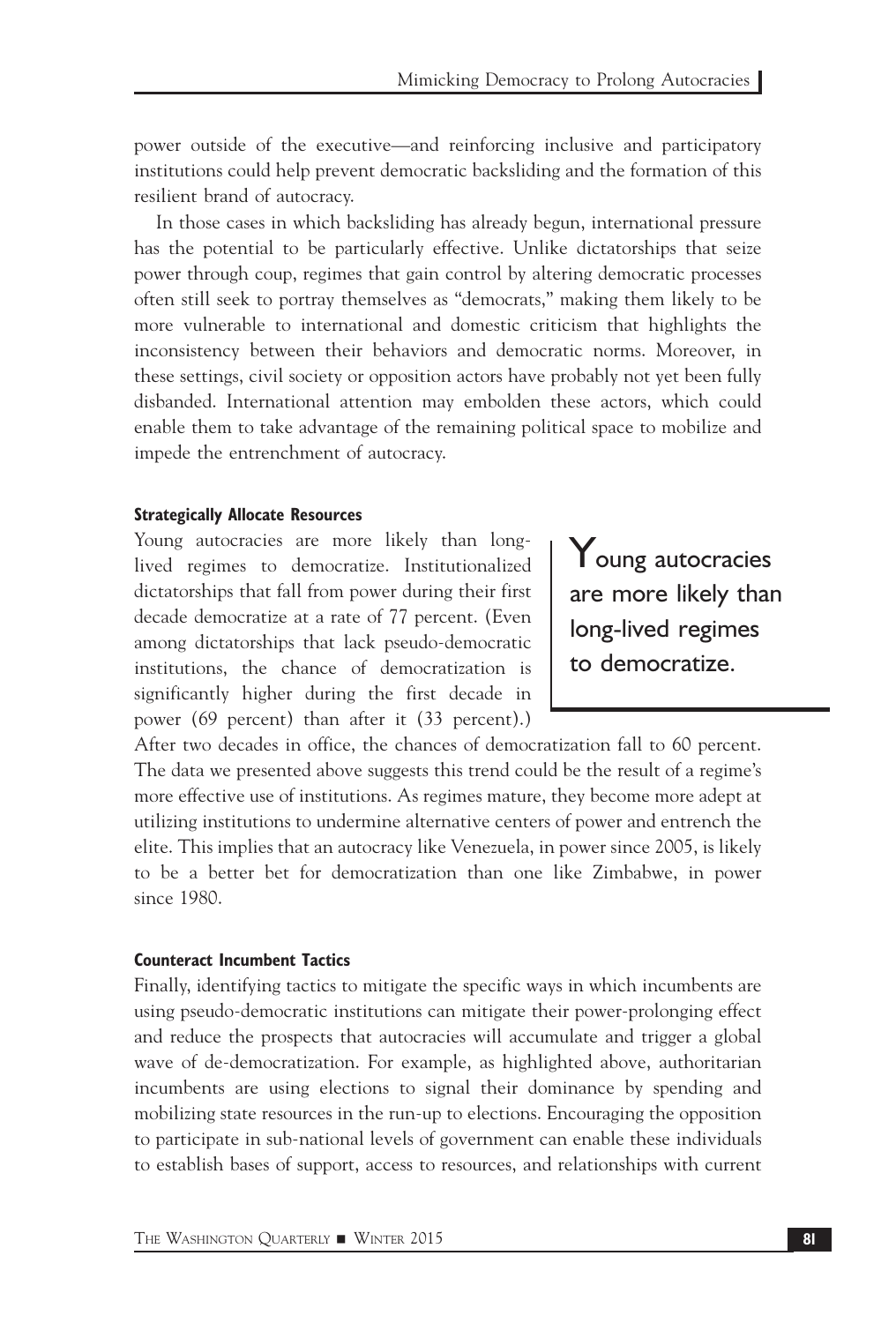elite or other members of the opposition which can help overcome an incumbent's resource advantage.

Incumbents also use elections to create rifts within the opposition. Efforts to broker ties between opposition movements in different countries probably would facilitate the spread of novel tactics, which can raise the credibility and unity of the opposition by enhancing their optimism that change is possible. Similarly, facilitating the opposition's access to international or expatriate funding or links between the political opposition and domestic civil society can increase the opposition's confidence they can execute a nationwide campaign, hindering incumbent tactics to drive these groups apart. Finally, in autocracies with fewer media restrictions, efforts to publicize the costs and potentially negative impact of pre-electoral spending on the economy can reduce the effectiveness of government tactics intended to placate the public. In general, better understanding how incumbents use these pseudo-democratic institutions in various contexts would help illuminate policies that can mitigate their effect.

# Autocrats Imitating Democratic Institutions

That most dictatorships now mimic democracies in their institutional structures complicates our ability to define and identify political liberalization. The findings in this paper suggest that observers of authoritarian politics should not

If fragile democracies unravel at an accelerating pace, global "autocratization" could accelerate.

assume that incorporating elections, political parties, or legislatures is a direct or reliable signal of how "democratic" a regime is. Realizing the paradox that institutionalization is a tool that can be used to increase autocratic resilience presents a reality that is far more complex. Legalizing opposition political parties, allowing them to hold seats in legislatures, and letting them compete in regularly-held elections are more often a sign of autocratic entrenchment than a legitimate move toward democratization.

These dynamics now characterize most authoritarian settings. And while these institutions form the foundation of democratic governance, they are simultaneously prolonging autocracy and slowing the rate of democratic transitions. If today's fragile democracies begin to unravel at an accelerating pace, there is potential that global "autocratization" could accelerate. We suggested that these trends are, in part, a result of today's autocrats having learned to adapt their tactics and more effectively utilize institutions to confront challenges in the contemporary environment. In this evolving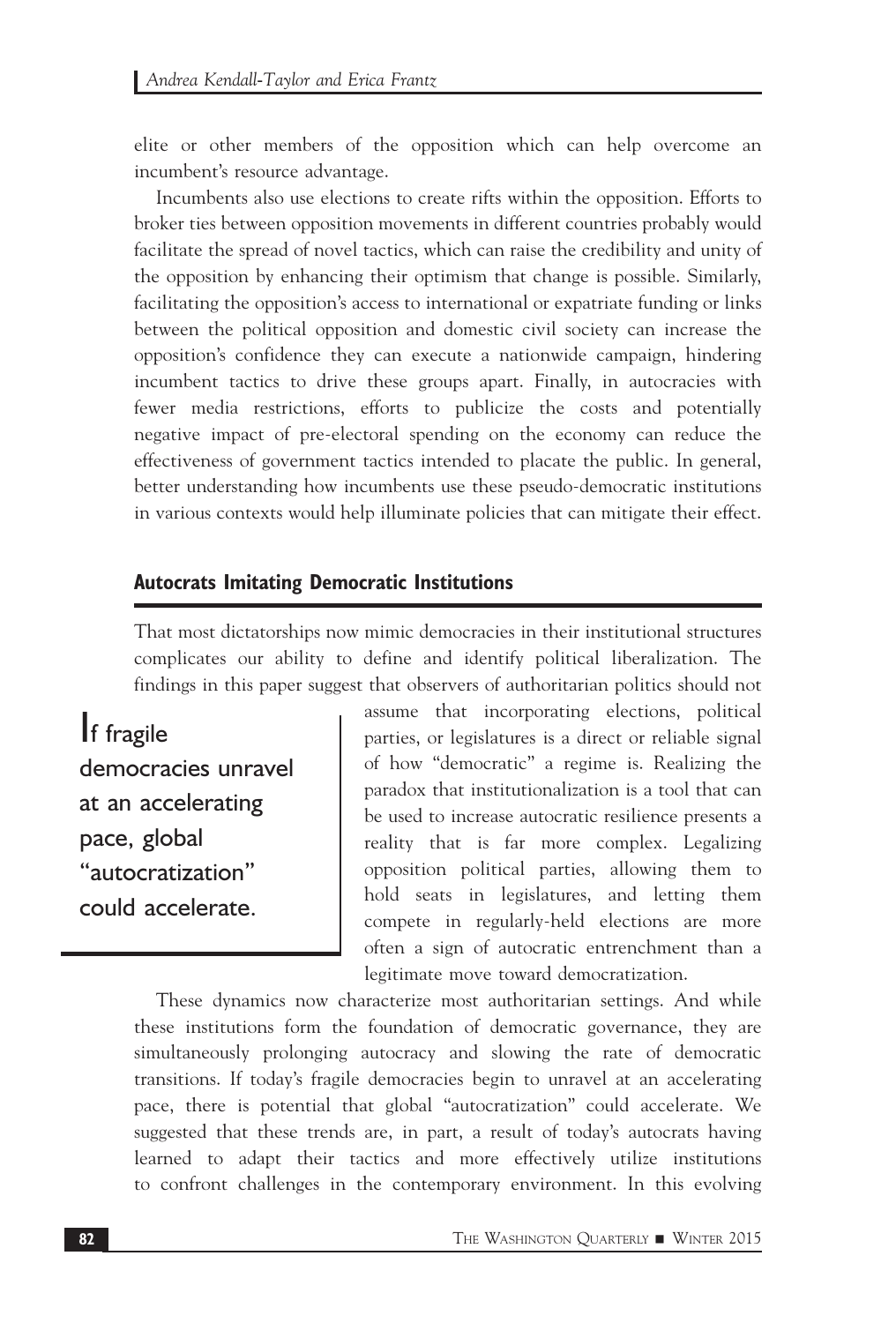context, how will the West adapt its methods of engagement with these regimes to reduce their longevity?

### **Notes**

- 1. Freedom in the World 2014 (Freedom House, 2014), [www.freedomhouse.org/report/](http://www.freedomhouse.org/report/freedom-world/freedom-world-2014) freedom-[world/freedom](http://www.freedomhouse.org/report/freedom-world/freedom-world-2014)-world-2014.
- 2. Samuel P. Huntington, The Third Wave: Democratization in the Late Twentieth Century (University of Oklahoma Press, 1991).
- 3. Data on dictatorships used in this study come from Barbara Geddes, Joseph Wright, and Erica Frantz, "Autocratic Breakdown and Regime Transitions: A New Data Set," Perspectives on Politics 12, no. 2 (2014): 313-331, who code autocratic regime start and end dates from 1946 through 2012. Their data set also includes information on the type of dictatorship, the mode of entry, and the type of transition through 2010.
- 4. Though we use the term "average" here and throughout, median duration statistics are reported. The latter statistic is for 2012, the most recent year for which there is data.
- 5. Fareed Zakaria, "The Rise of Illiberal Democracy," Foreign Affairs, (November/ December 1997). For a review of this literature, see Natasha Ezrow and Erica Frantz, Dictators and Dictatorships: Understanding Authoritarian Regimes and Their Leaders (New York, NY: Continuum Publishing, 2011).
- 6. See Erica Frantz and Andrea Kendall-Taylor, "A Dictator's Toolkit: Understanding How Co-optation Affects Repression in Autocracies," Journal of Peace Research 51, no. 3 (2014): 332-346.
- 7. For literature on this subject, see Barbara Geddes, "Why Parties and Elections in Authoritarian Regimes?" American Political Science Association Annual Meeting (2006); Jennifer Gandhi and Adam Przeworski, "Authoritarian Institutions and the Survival of Autocrats," Comparative Political Studies 40, no. 11 (2007): 1279–1301; Jennifer Gandhi, Political Institutions under Dictatorship (New York: Cambridge University Press, 2008); Beatriz Magaloni, "Credible Power-Sharing and the Longevity of Authoritarian Rule," Comparative Political Studies 41, no. 4-5 (2008): 715-741. See Thomas Pepinksy, "The Institutional Turn in Comparative Authoritarianism," British Journal of Political Science 44, no. 3 (2014): 631-653, for a discussion of the potential endogeneity of the relationship between authoritarian institutions and survival. The very autocrats who are capable of institutionalization may well be those with a strong bargaining position to begin with.
- 8. Data on political parties and legislatures come from Jose Antonio Cheibub, Jennifer Gandhi, and James Raymond Vreeland, "Democracy and Dictatorship Revisited," Public Choice 142, no. 1-2 (2010): 67-101. For political parties, we use their measure of de facto parties; for legislatures, we do not distinguish between whether a legislature is appointed or elected. The most recent year these data are available is 2008. Data on elections come from the NELDA dataset (see Susan D. Hyde and Nikolay Marinov, "Which Elections Can Be Lost?" Political Analysis 20, no. 2 (2012): 191–210). We exclude from these statistics elections that occurred during the first or last year of the regime because they may have been associated with the regime's seizure of or departure from power. The most recent year these data are available is 2010. Though the autocratic regime data are available starting in 1946, the start year for these statistics is 1951 to enable computation of whether a dictatorship held an election in the last six years.